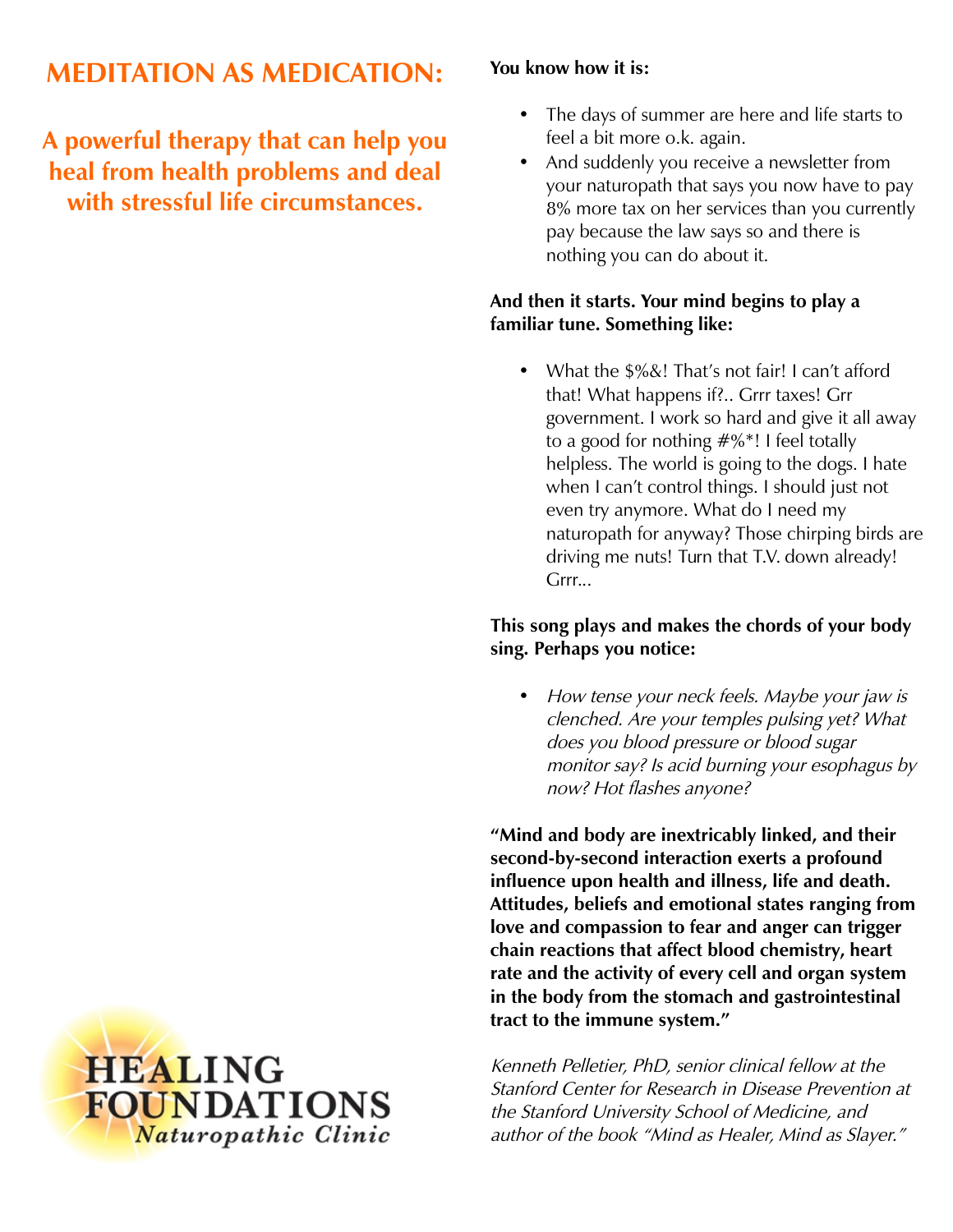#### **IF YOU BELIEVE YOUR THOUGHTS, IF YOU ARE YOUR THOUGHTS, THEN YOU MIGHT BE IN TROUBLE HEALTH WISE.**

However, meditation can help.

- Meditation practice allows you to develop the skill of gently witnessing your thoughts while keeping your focus on your breath.
- As a result, you learn to respond to life instead of being caught in the traps of your conditioned knee-jerk reactions, which can wreak havoc on your health and relationships.
- Cultivating an understanding of your mind through meditation practice can result in you having more choice over your reactions and allows you to face all of life's situations with greater clarity.
- Meditation helps you to activate, mobilize and utilize your inner healing resources and capabilities as evidence and research shows in all the mind-body studies.

### **MEDITATION IS FOR EVERYONE, INCLUDING YOU.**

**You do not need any prior knowledge or experience to begin a meditation practice.** 

#### **OUTLINE: An Effective Meditation Practice.**

- Choose a relatively quiet place in your home, yard, park, car (a parked one), church, library, yoga studio etc.
- Note: you will not be able to completely avoid noise. That is ok. Accept it. During your meditation, when you hear noise, just name it -"noise" and then go back to focusing on your breathing... follow me.
- Sit on the floor with a pillow under your bum and legs crossed in front of you, palms resting on your knees.
- Alternatively, you can sit in a chair with your back well supported and your feet easily in flat contact with the ground, palms on your lap, folded or not.
- Close your eyes.
- Breathe normally.
- Say "hello" to your body.
- Notice if you have any tension in your body, anywhere.
- Breathe normally and let your body be as it is, even if it is tense.
- Keep sitting quietly and allow yourself to "inhabit" your body.
- Breathe normally.
- Once you feel relatively settled and relaxed, take one full breath in through your nose right down to your belly (expand abdomen down and out).
- Release the breath slowly or forcefully whatever feels good.
- Bring all of your attention to your breath the air moving in and the air moving out.
- Bring your attention to what the breath feels like going in and going out.
- Notice the sensations associated with breathing in... and ...out.
- Continue to keep focusing on the in-breath and the out-breath.
- That's all you need to do. ONE THING. Focus on the breath.

## **Simple, right? Not so! But try anyway. It's worth it.**

- **During meditation, even within your first breath, your mind will wander to "other things":** The laundry, the dishes, the garden, HST (oo Who said that!), work, kids, your aging parents, plans for the weekend etc. You will also think things like: "this is stupid and a waste of time!"
- **That's ok.** It's normal for your brain to think these things. That's what the brain does. It thinks.
- Let it be. Stay put and go back to focusing on your breath.

#### **TRAINING YOUR MIND TO STAY FOCUSED ON YOUR BREATH IS MUCH LIKE TRAINING A PUPPY DOG.**

- You say, "sit". Puppy sits.
- You say, "stay". Puppy stays.
- Puppy gets a whiff of something and wanders off after it.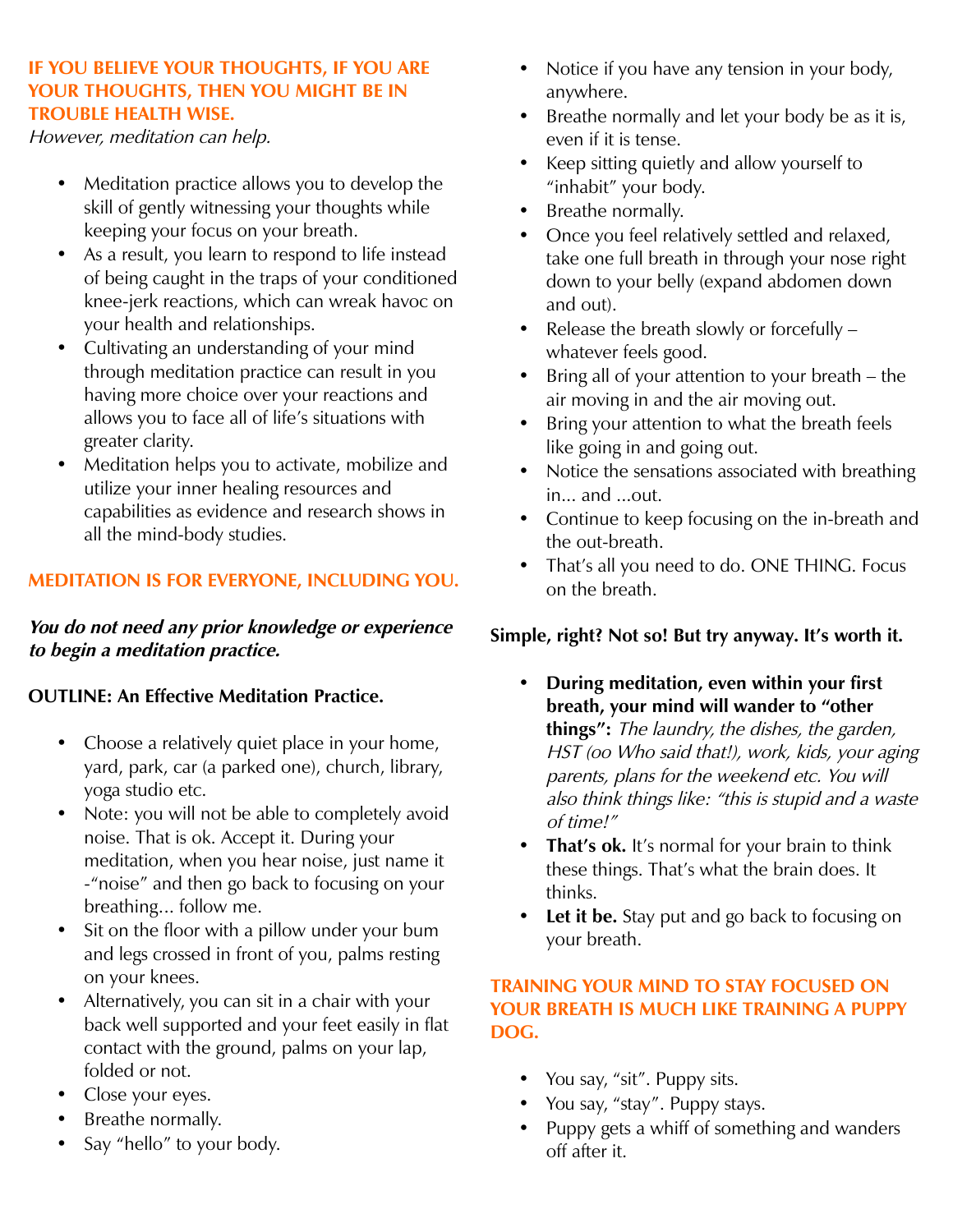- You gently pick up the puppy and put it back in its spot and say, "sit-stay".
- Puppy then sits and stays for about two seconds and wonders off again.
- You gently pick up the puppy and put it back in its spot and repeat, "sit-stay".
- You are calm and gentle.
- After all, it is only a puppy and puppies wander, chasing things that interest them.

**This is the nature of the mind. It is like a puppy, always going off in places.**

**The mind likes to go off and be somewhere other than where it is. But, like a puppy it can be trained. However, no amount of punishment or brute force will work. Each time your mind wanders, with great gentleness bring your mind back to the breath over and over again, 20, 50, 100, 1000 times.** 

**This is meditation. No more, no less.**

# **GREAT EXPECTATIONS.**

- There is no such thing as being "good" or "not good" at meditation.
- Just doing it is all that counts.
- Sit everyday for at least 10 minutes. That's it! 10 minutes is all it takes to bring the gift of presence, balance, peace and clarity to your inner life. Well...kind of....
- After your daily meditation you will return to your real life and you will be reactive in old ways and it will affect your health in bad ways. **It's true. Don't expect yourself to be an enlightened Buddha after your first few meditations.** It could take centuries of daily meditation for us to act as peaceful, enlightened beings all of the time.
- You're human and conditioned to react according to your old thought patterns.
- **HOWEVER, eventually your meditation practice will catch up with you and you will start to notice your mind more and more. Each time you get stressed, you will react less and respond more often with clarity, patience and reason.**

As you continue to practice meditation it becomes more rewarding and feels easier over time.

## **Notes:**

- **Set a timer:** Whatever length of time you choose to sit for meditation, be sure to set a timer, so that you are not tempted to keep opening your eyes,checking the time. (Your mind, craving distraction, would love that!)
- **Daily vs. Weekly Meditation:** Although daily meditation is recommended, even a once weekly meditation will go a long way in benefiting your health mentally, emotionally and physically.

**"Meditation has been shown to be effective in controlled scientific studies for depression, anxiety, high blood pressure, skin diseases, cardiac pain, insomnia, diabetes, ulcers, colds, fever, asthma, arthritis and alcoholism."** - Dr. Anne Harrington, a Historian of Science at Harvard University.

When meditation is combined with conventional or naturopathic medicine it aids as an excellent complement to the holistic treatment of a wide range of medical diagnosis.

# **AND, THERE IS NO HST ADDED TO MEDITATION!**

# **BREATHE....**

**\_\_\_\_\_\_\_\_\_\_\_\_\_\_\_\_\_\_\_\_\_\_\_\_\_\_\_\_\_\_\_\_\_\_\_\_\_\_\_\_\_\_\_\_**



Heidi McGill is a registered doctor of naturopathic medicine. She has helped dozens of families discover their best balance for overall wellness in body and mind, using the principles and practices of naturopathic medicine. She offers seminars and writes articles on topics that

matter to you. Heidi is focused on educating you about how your body functions in combination with the natural and cultural environment. She is genuinely passionate about guiding you towards optimal health, vitality and more joy in your life.